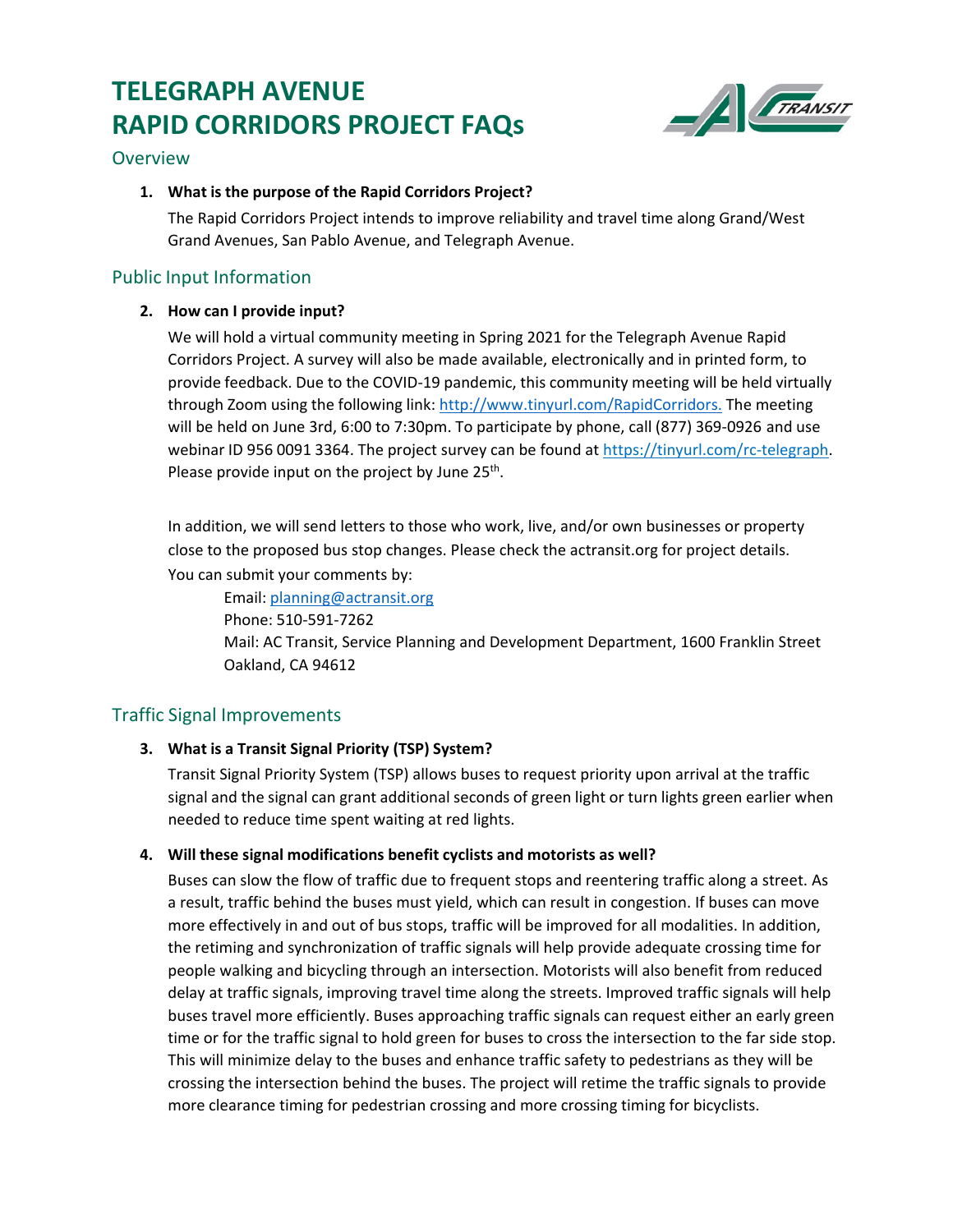# Bus Stop Changes

#### **5. How does AC Transit staff make decisions about bus stop relocation?**

There are several factors that determine changes to an existing bus stop. Considerations include several elements, such as changes in land use policy, bus operations, safety, and stop spacing (i.e., how close was the previous stop and how far is the next stop). Bus stop relocation helps achieve stop spacing for local and rapid bus service types as defined by AC Transit [Board Policy](http://www.actransit.org/wp-content/uploads/board_policies/BP%20501%20-%20Bus%20Stops.pdf) [No. 501. I](http://www.actransit.org/wp-content/uploads/board_policies/BP%20501%20-%20Bus%20Stops.pdf)n addition, stops proposed to be removed are close to neighboring stops with higher ridership activity.

#### **6. What are "near-side" bus stops and "far-side" bus stops?**

Near-side bus stops are located immediately before crossing an intersection. Far-side bus stops are located immediately after crossing an intersection.